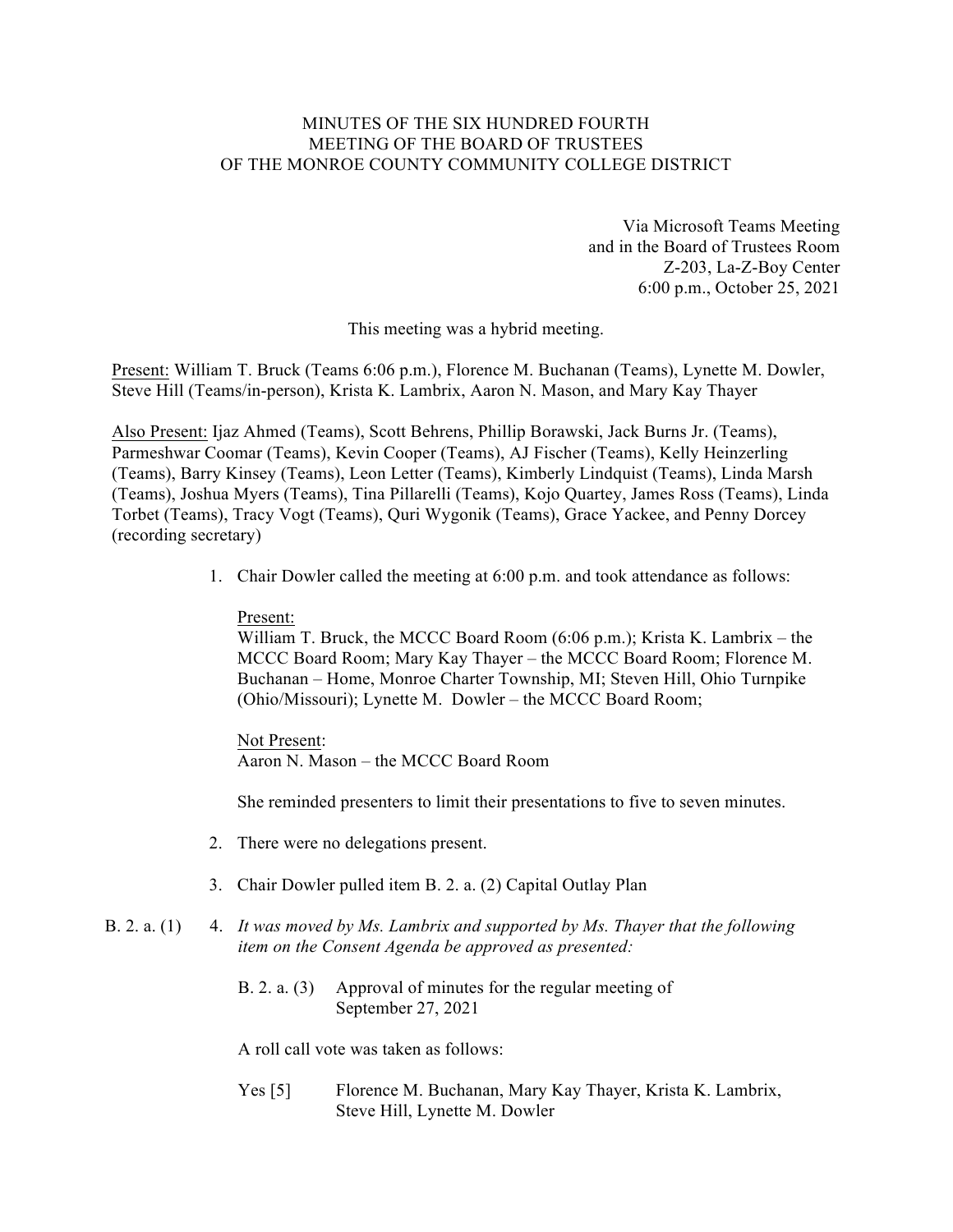No [0] None

The motion carried unanimously.

# 4. New Business

B. 2. a. (2) 5. *It was moved by Ms. Thayer and supported by Ms. Lambrix that the Five-Year Capital Outlay Plan be approved as presented.*

> In answer to a question posed by Chair Dowler, AJ Fischer, Director of Finances, clarified that this project is not a new building but an extension off of the existing Health Education Building, and updating the parking area to align with the township requirements for the expansion. He will forward the total cost of the project to the Board at a later date. Once the State approves the plan, the administration will bring it back to the Board for approval. This project is also part of the 5-year Maintenance and Improvement Millage.

A roll call vote was taken as follows:

- Yes [5] Florence M. Buchanan, Mary Kay Thayer, Krista K. Lambrix, Steve Hill, Lynette M. Dowler
- No [0] None

The motion carried unanimously.

B. 4. a. (1) 6. *It was moved by Ms. Lambrix and supported by Ms. Buchanan that the Board approve Policy 3.05, Tuition and Fees as written.*

> Tracy Vogt, Registrar, explained that the proposal to Policy 3.05, Tuition and Fees is to include the addition that any student who is an active employee of an eligible Monroe County business and meets the following requirements regardless of the student's residence (An eligible employer is considered a Monroe County business if that employer operates a business, or branch thereof, within Monroe County, Michigan):

- The student has been employed for at least six (6) months by the eligible employer;
	- Tuition and Fees Policy 3.05, page 2
- The student submits proof of employment from the eligible employer; and
- The student provides verification that they work an average of no less than 10 hours per week for the eligible employer.

To qualify for and maintain eligibility status for resident rates, students under this category must provide proof of meeting the requirements for each semester in which they are enrolled.

Chair Dowler explained that this has been along project that the Board has been working on since this past spring. Trustee Buchanan has received great support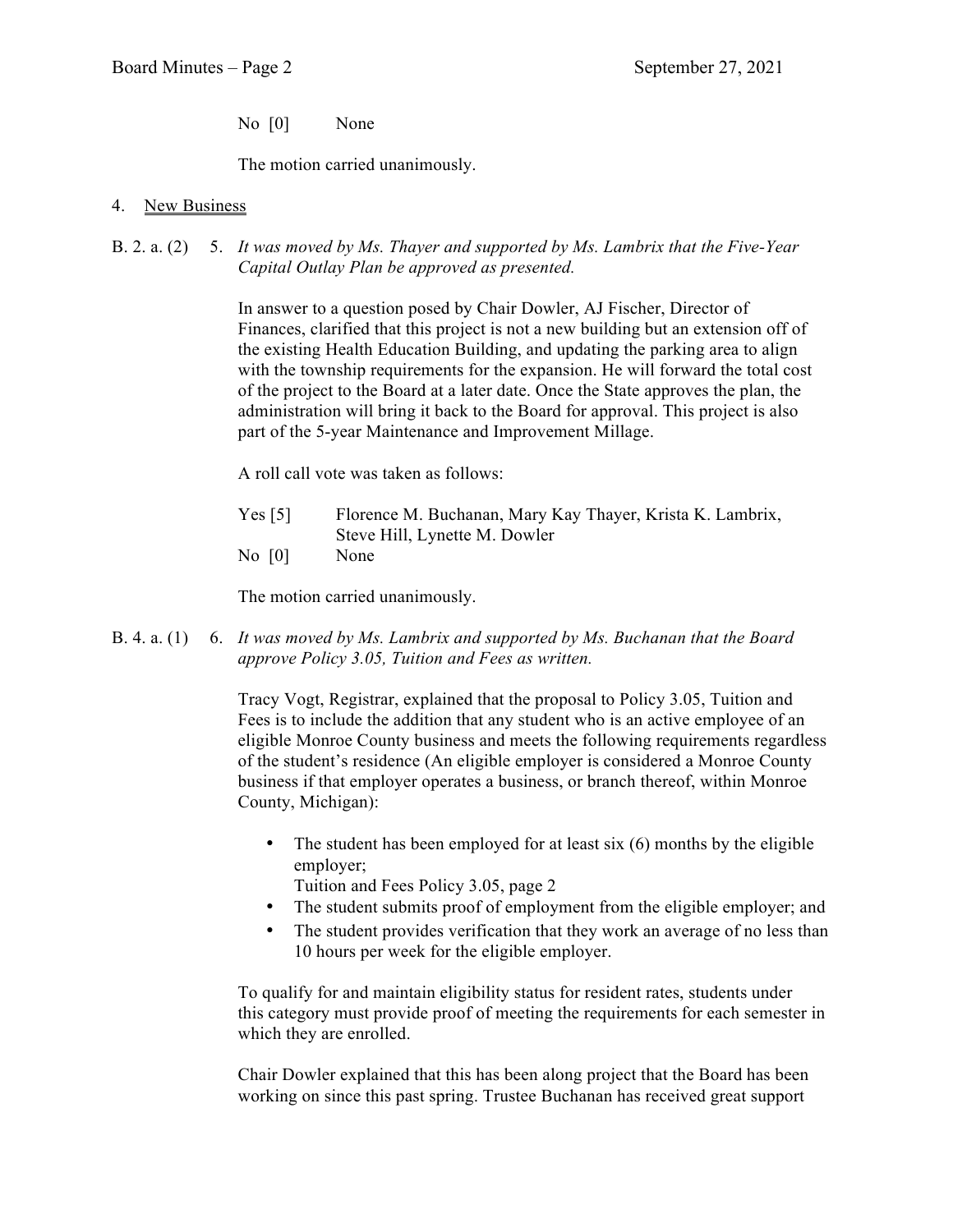from the Monroe County Business Development Corporation. The Board had a robust conversation on this topic at the September meeting, where they asked college staff to create a protocol that could be built into the policy. Today's proposed policy is the one recommended. Six months of employment does not have to be all with the same organization, verification is required each semester and the student must work a minimum of 10 hours consistently.

A roll call vote was taken as follows:

- Yes [5] Florence M. Buchanan, Mary Kay Thayer, Krista K. Lambrix, Steve Hill, Lynette M. Dowler
- No [0] None

The motion carried unanimously.

B. 4. a. (2) 7. *It was moved by Mr. Thayer and supported by Ms. Lambrix that the Board approves the President to execute and agreement between Monroe County Community College and Roush Industries, effective October 25, 2021 through December 21, 2025.*

> Barry Kinsey explained that this is the Michigan new job-training plan, which the Board is familiar with. MCCC has used this with other organizations, most recently with Roush, and Roush is coming back for a second time. Other companies that have partnered with MCCC include Hanwha and Ventower, to name a few. This agreement is going to be the biggest one yet, totaling \$463,000. This program started when Dr. David Nixon joined Monroe, he brought this plan to Michigan from Iowa. The training is funded by the tax dollars that the employee would pay. In other words, as employee, I may pay \$4,000 in taxes a year on my income. The College captures that money and it is put into a fund. The employer then uses that fund to train the employee. MCCC is going to capture a total of about \$463,000. Of that money, one percent goes to the Michigan Community College Association (MCCA) for helping to develop the program, \$56,000 will come to Monroe County Community College. These dollars are allocated as the training takes place. \$403,000 is going to be used for training of the company, which can be MCCC or another institution. In the last program that the College had for Roush, they had a total of about \$130,000 in in total training and MCCC provided about \$100,000 of that. No matter who does the training, the College gets its administration fee; however, when MCCC does the training, we also make money on that training. This is a great deal for the College and for the company. Mr. Kinsey commented that tonight he is asking for the Board to grant Dr. Quartey approval to sign the agreement.

Mr. Kinsey explained further that MCCC has had a relationship with Roush for a number of years. Paul Bowser from Roush has taught as an adjunct instructor for MCCC and Jack Roush taught for Monroe County Community College in the late 60s before leaving to start a small engineering company, which now has 6,000 employees.

A roll call vote was taken as follows: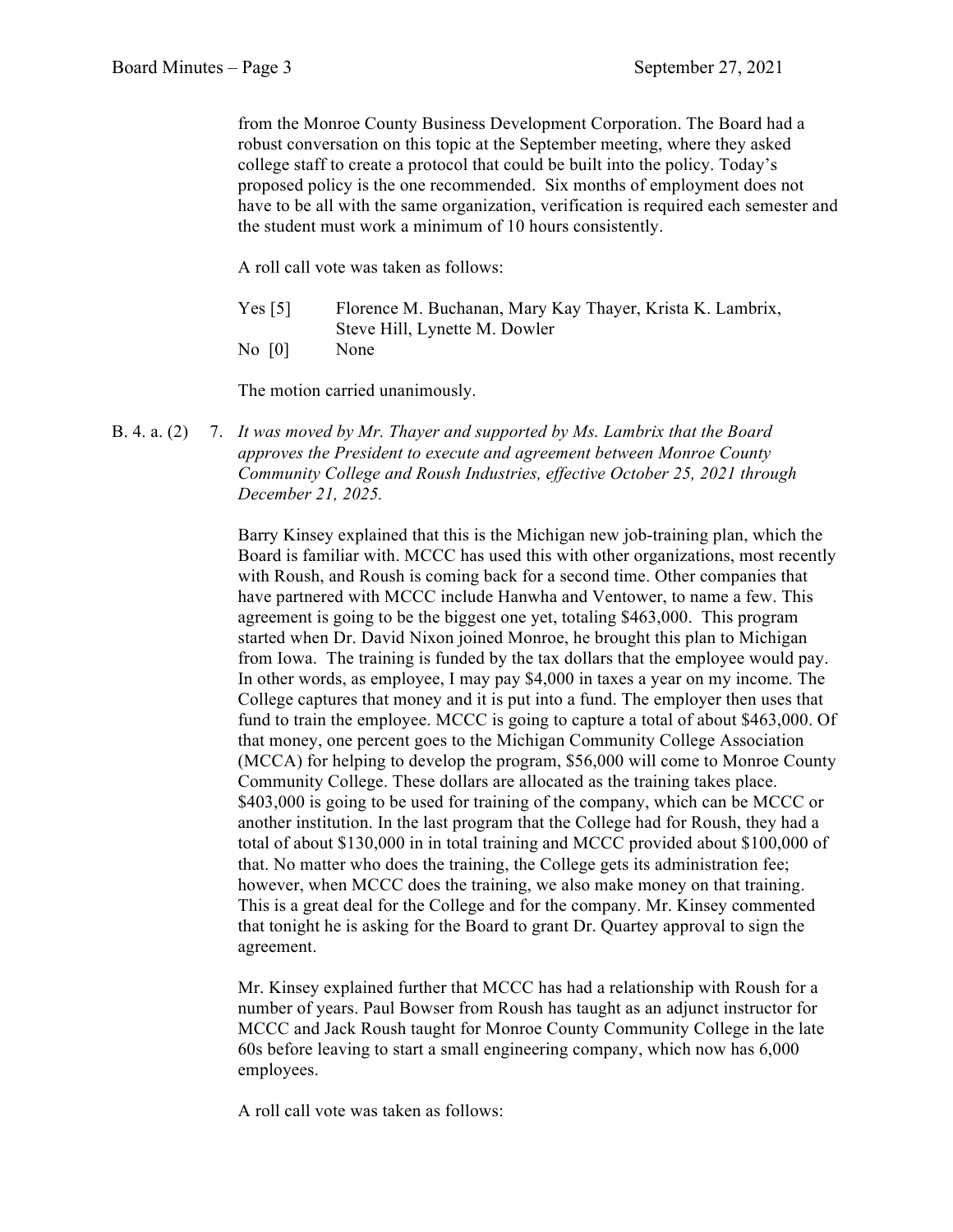- Yes [5] Florence M. Buchanan, Mary Kay Thayer, Krista K. Lambrix, Steve Hill, Lynette M. Dowler
- No [0] None

The motion carried unanimously.

C. 3. a. (1) 8. President Quartey announced the following staff appointments, position transfer, promotion, retirements, and resignations:

#### Staff Appointments:

- Jeffery Rubley, Academic Skills Coordinator, effective October 11, 2021 (Upward Bound Position)
- Ronald Charter, Maintenance Trainee, effective October 18, 2021 (replacing Terry Peterson)

### Position Transfer:

Emily Willcock, Human Resources Assistant, effective October 25, 2021 (New position. Transfer from Part-time to Full-time)

President Quartey commented that as part of her duties, Ms. Willcock would be taking care of the Diversity, Equity, and Inclusion projects included in that area.

### Promotion:

Garrett Lawson, Maintenance Trainee, effective October 18, 2021 (Upgrade From General Maintenance Worker to Maintenance Trainee)

#### Retirements:

Roger Spalding, Professor of Physics and Astronomy, December 13, 2021 Lisa Scarpelli, Associate Professor of Geoscience, effective December 13, 2021

#### Resignation:

Michael Varney, General Maintenance Worker, effective October 29, 2021

C. 3. a. (2) 9. The Board received a Statement of General Fund Revenues and Expenses for the Periods Ending September 30, 2021 (enclosures)

> AJ Fischer, Director of Finances, noted a large decrease in Other revenue. Last year, this account showed \$337,000; however, that was due to a gift of \$337,000 that came into the College, that ultimately needed to go through the College and to The Foundation, so it was housed in the College account for a short time. Expenses are right on track for this time of year. Mr. Fischer gave a shout out to all of the managers who oversee their accounts because this is really a model of consistency and that is very hard to achieve year over year with all the challenges. Comparing where the budget is today versus September 2020, the budgets are within \$1,000 or each other. This obviously starts with leadership and goes out to the managers that oversee their accounts.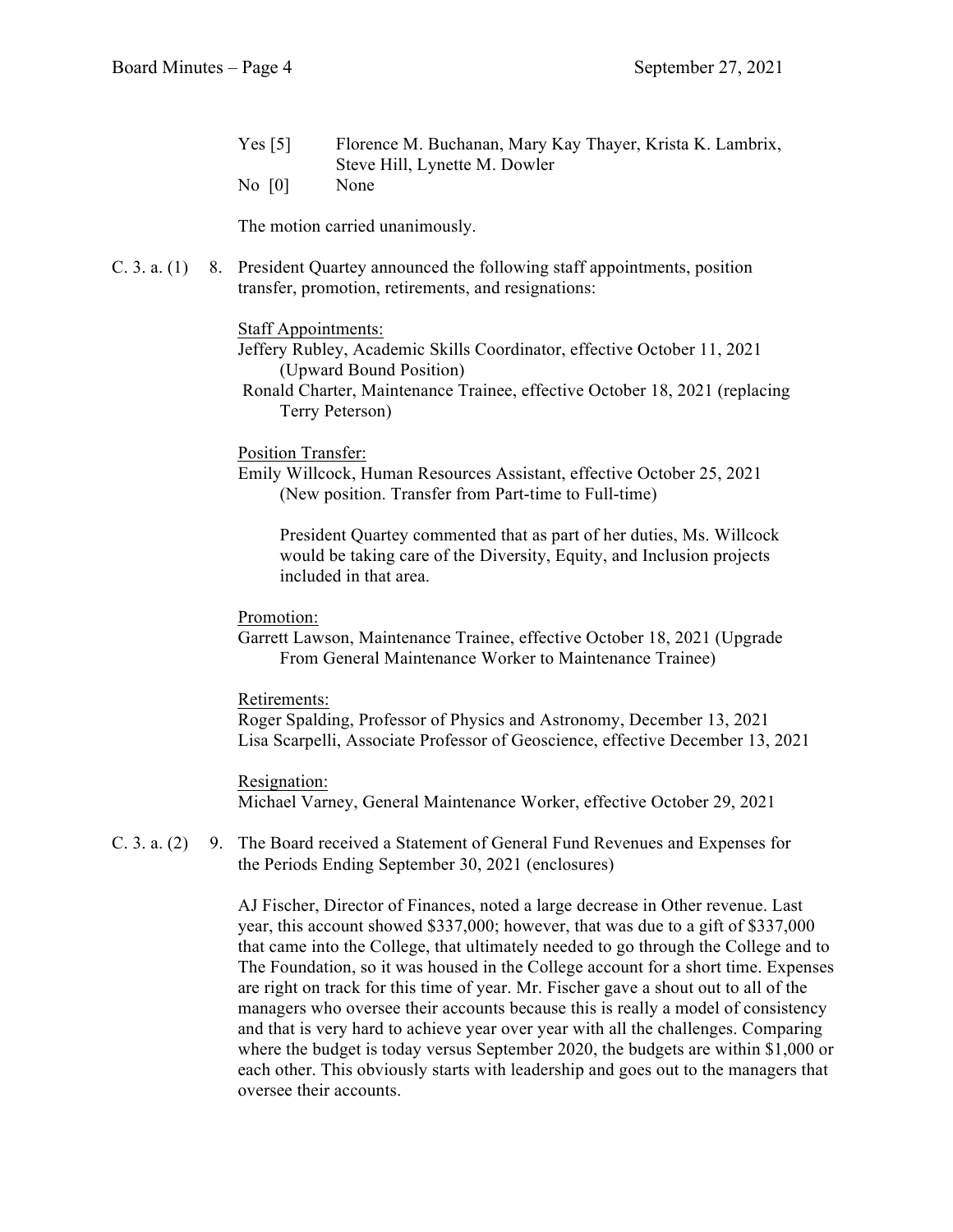Mr. Fischer noted that the audit is wrapping up. Cooley, Hehl, Sabo and Calkins are currently on campus. All the accounts are closed out the staff are working on the financials, and management's discussion and analysis. The Board audit subcommittee is scheduled to meet with the auditors on November  $9<sup>th</sup>$ . This will be a Teams meeting. Mr. Fischer and the auditors will present the final audit at the November regular meeting of the Board of Trustees. At the conclusion of the audit, the finance staff hopes to bring a budget adjustment to the Board for further discussion.

C. 3. a. (6) 10. Dr. Quri Wygonik, Director Institutional Research, Planning & Accreditation, gave the Board an update on the Fall 2021 Student Profile.

> Dr. Wygonik began by thanking Doug Richter, Graphic Designer, for the amazing job he did on the infographic. Please filter any questions through President Quartey and Dr. Wygonik will be happy to provide the additional information.

> Dr. Wygonik explained that this year, she has also added non-credit student profile data to her report by working with the Director of Lifelong Learning, Tina Pillarelli to capture what she feels is the most recent, reasonable semester to be profiling. She pointed out that COVID really impacted MCCC's non-credit enrollment. She began with the fall 2020 to fall 2021 for credit students. We saw an increase in the percentage of male students, more specifically, an increase in the percentage of part-time male students. These statistics do exclude MCCC's dual enrolled students. There is also a decrease in students under the age of 21 years and an increase in students 31 to 40 years. This is likely attributed to the Michigan reconnect and other programming that is attracting students of the older age group. Enrollment of students ages 41 to 50, is also increasing on the credit side. In terms of enrollment by key group, there is quite a jump in the enrollment of first time in any college students (FITIACS) group at 16.7 percent, as well as in transfer students coming to MCCC from other institutions at 32.7 percent. Currently enrolled students, which would be those students that we retained from the winter 2021 semester, increased by 3 percent, and re-enrolled students have increased 35.3 percent. Dr. Wygonik attributes these increases to the exceptional efforts of Dr. Behrens and his team as they have been actively reaching out to students.

> Dr. Wygonik commented that in terms of race/ethnicity, the College is seeing a decrease overall in students reporting Caucasian and an increase slightly in students reporting African American and other minority related racial ethnic groups. However, there is also a 7.3 percent increase in students who are not reporting their ethnicity, which is skewing the actual picture of diversity on campus. Dr. Wygonik suggested the College might want to look into ways in which to make students feel more comfortable with reporting ethnicity, or address the issue of not recording race ethnicity.

Dr. Wygonik went on to enrollment using that credit status, excluding dual enrolled, where the data shows an increase in part-time enrollment. Again, the Michigan Reconnect and other programming are bringing in an older group of students that the College has not traditionally seen.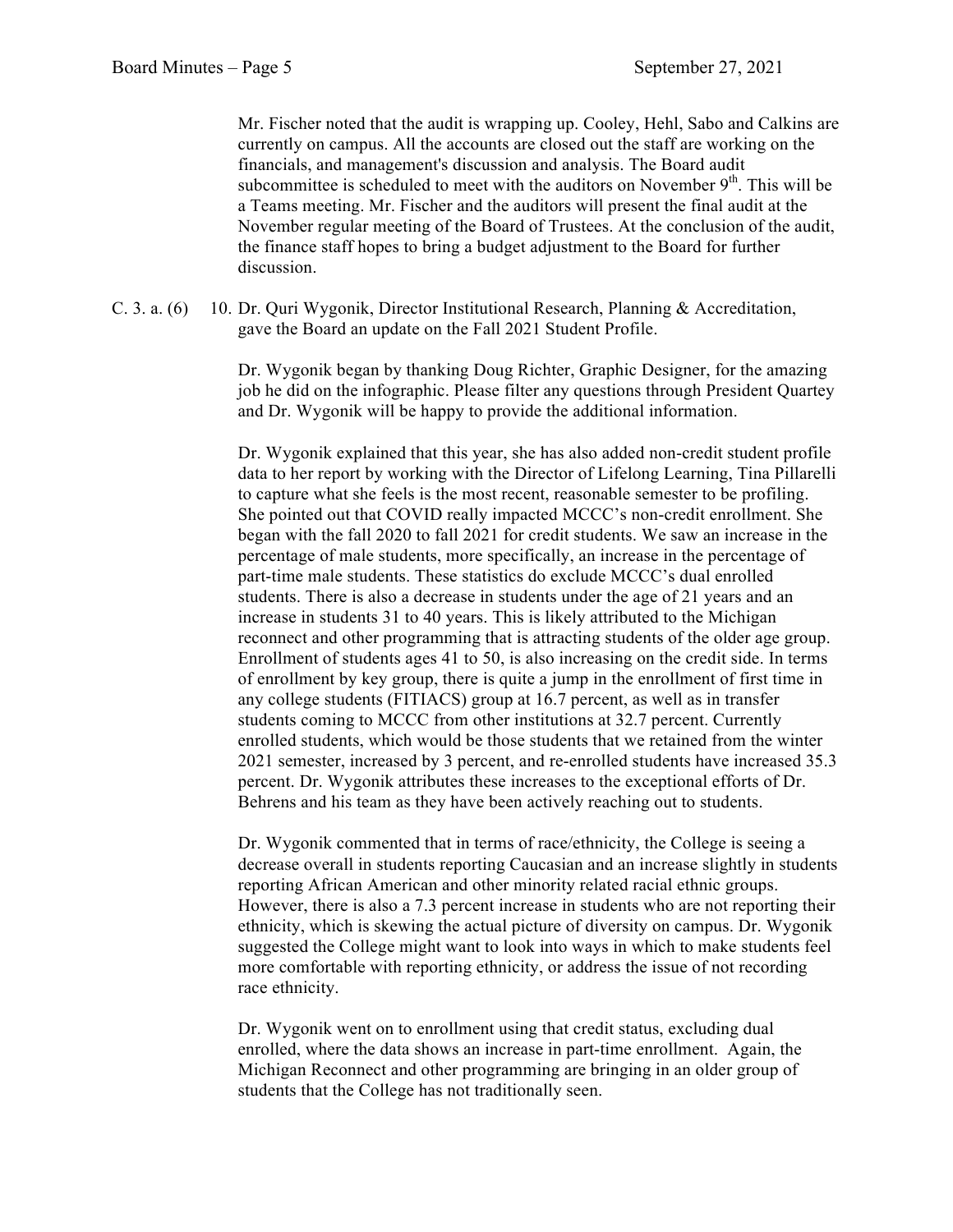Enrollment continues to remain steady predominantly in in-district residency (87.6 percent), followed by out-of-district (10.8 percent), and then out-of-state students at 1.5 percent. Dual enrolled students declined by 1.7 percent. Dual enrolled students are now sitting at 26.3 percent in fall 2021.

Dr. Wygonik continued to report on Fall 2021 Cities with enrollment o f10 plus students, Fall 2021 Enrollment by Monroe County High School graduates, Fall 2021 Transfer and occupational Programs, Fall 2021 Occupational Program Division total Enrollment, Fall 2021 Transfer Program Enrollment and Fall 2021 Occupational Program Enrollment before moving on to non-credit student Profile information.

Dr. Wygonik began with a comparison of fall 2018 to 2019 non-credit enrollment. The age proportion is very different for non-credit students. So we see age proportion is very different, with 12 percent of student under the age of 21 years, with the greatest frequency in the 50 years plus population, and group grew from fall 2018 to 2019. Dr. Wygonik also created enrollment by key group categories, such as students that are taking only non-credit and students that are taking both non-credit and credit courses, so this is a new statistic that we're tracking. In the fall 2018, non-credit only enrollment was at 1176, and then decreased by 30 percent to 822 in the fall of 2019. These numbers look very different when comparing 2019 to 2020. When looking at fall 2018 and2019 students who are taking both credit and non-credit courses, it is interesting to see enrollment is consistently around 30, which might indicate a recruitment opportunity. Dr. Wygonik stated that in terms of gender, there is an increase by 14 percent from 2018 to 2019 in the female population, and a decrease in the male population, proportionately.

When looking at residency, Dr. Wygonik noted that only a little over half of MCCC students in non-credit are in-district, while there is quite a large percentage that come from out-of-district, and a smaller percentage coming from out-of-state, in 2018 as compared to 2019. This is a something we need to pay attention to in the future and Tina is aware of this.

Dr. Wygonik finished her report with an exhaustive list of all of the non-credit programming, which includes Corporate and community services and Workforce Development

Dr. Wygonik's complete infographic is part of the permanent Board file and can be obtained from the President's office.

- 11. Trustee William Bruck announced that he had joined the meeting via Microsoft Teams from his home in Erie, Michigan.
- C. 3. b. (1) 12. President Quartey summarized his reports to the Trustees, which he sends every other week.

Dr. Quartey announced that there is a mask mandate on campus, which is based on the CDC's guidelines for Monroe County Michigan. Restructuring efforts are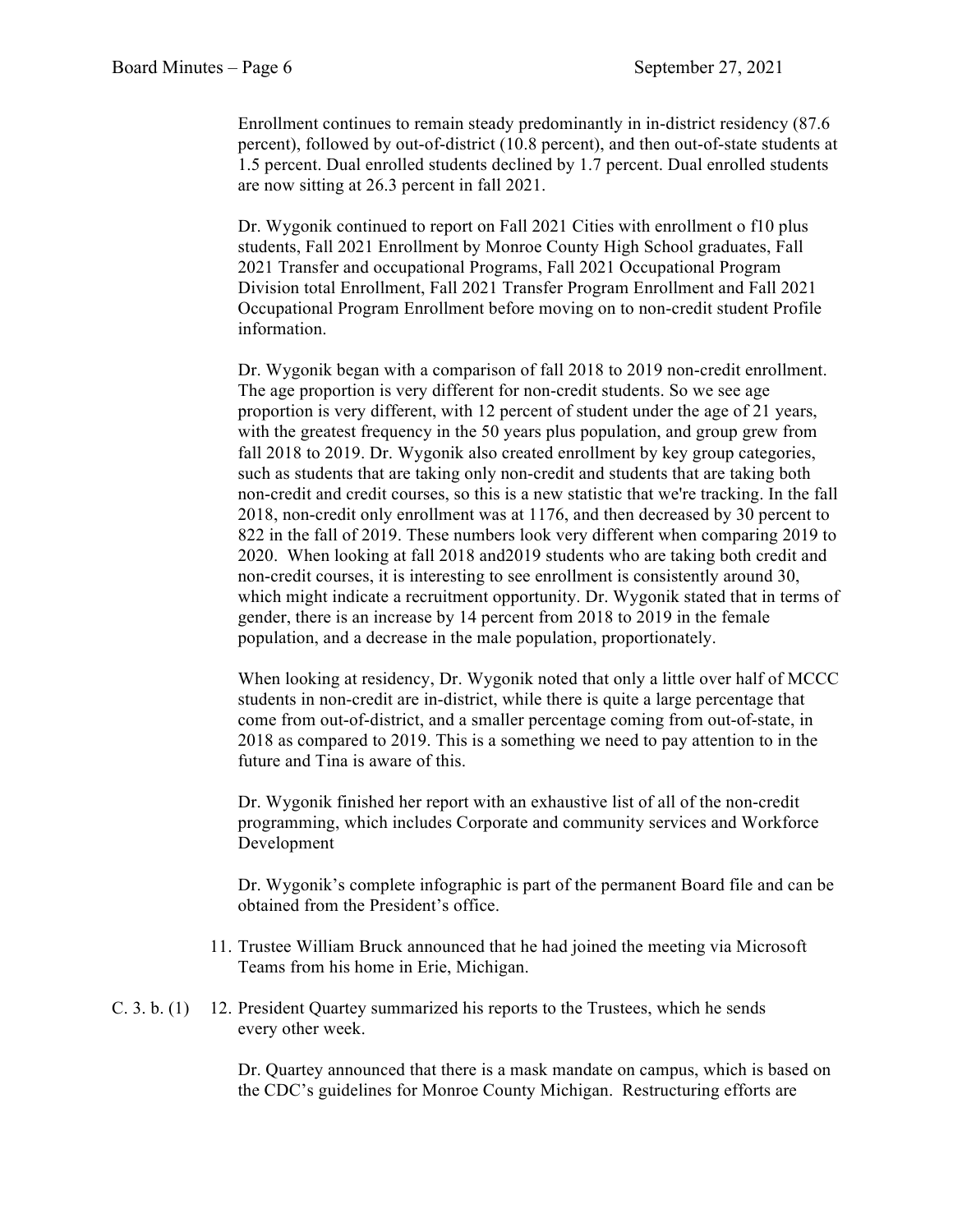ongoing, especially in Dr. Behrens' area, Enrollment Management and Student Success. Interviews continue for several positions in that area as well.

Last week, the College held town hall on Thursday, which is more of an internal meeting. Tomorrow we will present the State of the College Address at 8:00 a.m. via Microsoft Teams. Focus will be on facilities and what the College is doing with the public's money. There is a lot happening on this campus and the public needs to know. Jack Burns, Jr. will present on that tomorrow with some pictures and some very interesting details.

Grant work is ongoing. MCCC is collaborating with WIN (Workforce Intelligence Network), MCAN (Michigan College Access Network), and the Rob Wilson Foundation among others.

The College continues numerous community efforts with CREED and diversity events that some of you have been able to attend. The ASET Division held an electric vehicle show this past Saturday. President Quartey gave Kudos to Dean, Parmeshwar Coomar and his team for their work on the event. There is also some work going on in the Criminal Justice area thanks to Dan Wood, professor of Criminal Justice. Last week saw a simulation presentation given by MILO last week at the Whitman Center. The intention is to at some point in time convert that to Criminal Justice Academy.

C. 3. b. (2) 13. Dr. Joshua Myers, Executive Director of The Foundation, presented The Foundation Annual Report. He explained that he is by The Foundation bylaws to present a report to the Foundation Board of Directors every year. Unfortunately, they did not have a quorum and last board meeting, although he still presented it to the board. This evening he shared a summary of that report with the MCCC Trustees, but noted that the full report is available to them on the College website at https://www.monroeccc.edu/sites/default/files/foundation/Annual%20Report%20- %202020%20-%202021.pdf.

> Dr. Myers commented that the 202-2021 year was again a very active year. This year, The Foundation transitioned to a virtual scholarship award ceremony, which was somewhat successful; however, Dr. Myers believes that there is less of an appetite for virtual events this year since people have been living in a virtual space for far too long, so The Foundation did not do that this year, but it was anew concept they tried at the beginning of last year.

> Dr. Myers mentioned millage projects, because The Foundation has nothing to do with the advocacy side of the millage, but they do feel like they have a special role to play in helping to enhance all the investments taking place on campus, and so have been fortunate to participate in some of the areas in Founders Hall and in the Campbell Learning Resource Center, and those will continue to be part of The Foundation's emphasis as they meet with donors and talk to them about possible ways that they can participate in bringing beautiful, functional spaces to MCCC's students here on campus, and to enhance the educational environment. Throughout his presentation he moved back and forth between FY19/20 and FY20/21 to highlights the transition that The Foundation has made over the last two fiscal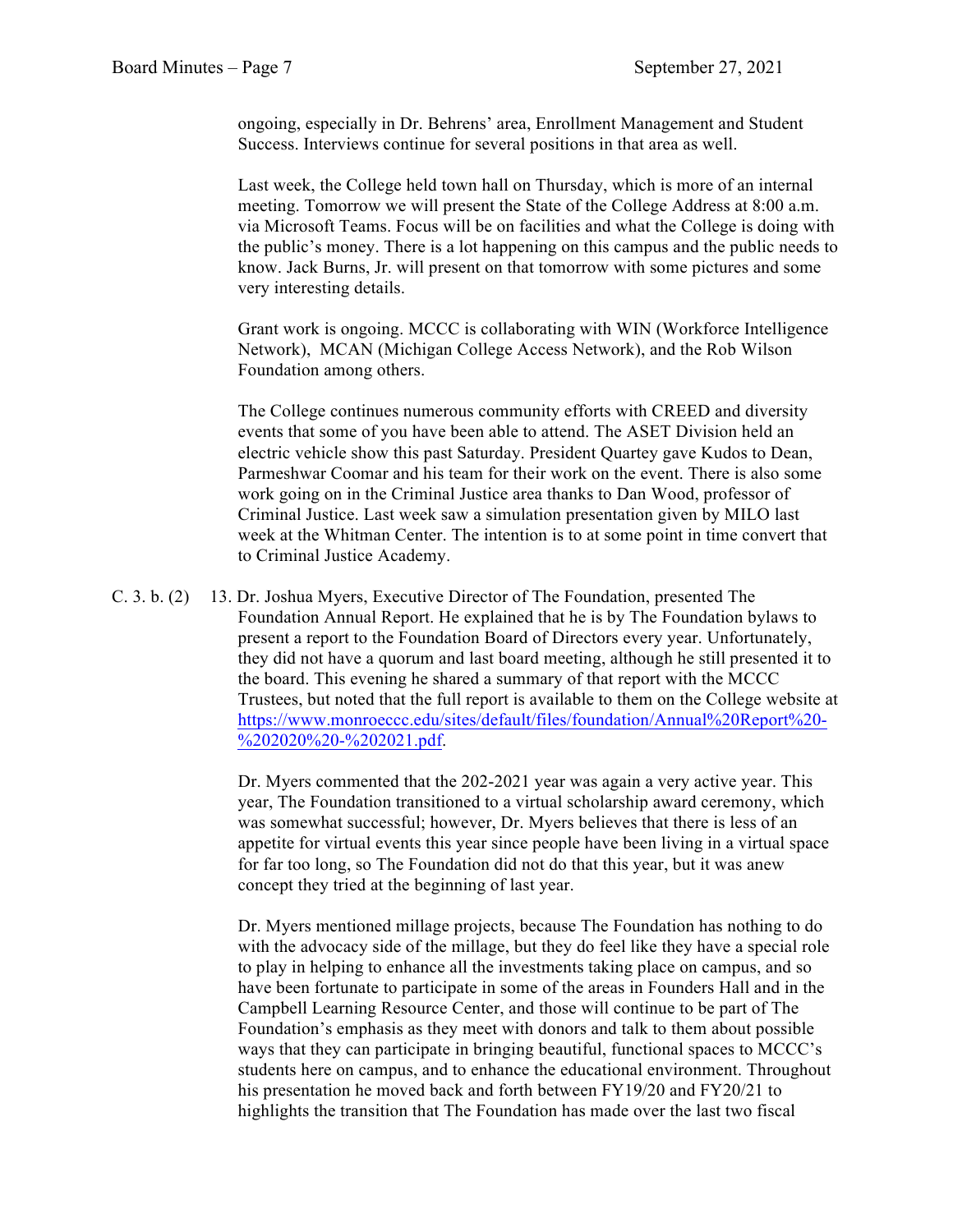years. Twenty-nineteen was definitely a year of a two different realities. The Foundation kicked off the previous fiscal year with the Vajcner gift of \$1.1 million, and then COVID hit. Their focus then became how to help students who find themselves in an emergency get through the remainder of the winter semester. That was largely made possible by the federal government and the investment that they made in the first funds, the Cares Act money, that they provided to students, there was a significant amount of support that we saw come in at the middle part of the last fiscal year for students that we simply did not have in the previous fiscal year. That dried up a lot of the emergency situations the College were dealing with, but also gave us a moment to step back and take a more global view and say, now that the federal government is taking care of many of the emergency situations that our students are confronting, how can we build structural supports that will last our students long after the pandemics effects are have subsided? Dr. Myers stated that the thing he tells voters and the thing he reminds his board is, the pandemic did not create any new problems for students, students have always dealt with food insecurity, transportation issues, mental health issues, utility issues, and other issues, the pandemic just made it more pronounced or widespread. Even when the pandemic goes away, those problems will remain for our students, so The Foundation wants to provide them with structural support. MCCC 2025 is their roadmap. It was a strategic plan for then and capital campaign for them, but it is much more than a fundraising roadmap, it is a philosophic change for the role that The Foundation plays in this institution, and driving the priorities in the institution, and helping to facilitate change.

One of the things the Foundation did this year that was very striking under MCCC 2025, was the transition away from the Enhancement Grant program, which they have funded for the last 27 years, hundreds of 1,000s of dollars that they have spent supporting faculty and staff programs that benefit students, but it was very disconnected from the strategic plan and what they wanted, to be more strategic with those dollars. They are now transitioning from enhancement grants and toward the Strategic Innovation Fund, which is intimately connected to the strategic plan of the institution.

When talking about 2025, the next thing that wanted to focus on was the eliminating barriers pillar, and that will continue through the next year. Finally, The Foundation had some amazing, record breaking financial performance this past year, despite the pandemic. Previously, their revenue record for income was \$1.7 million, which they had hit twice in the history of the entity. In 2019/2020, The Foundation for the first time ever saw \$2 million, and brought in \$2.3 million in revenue. Also for the first time ever, they exceeded \$8 million in net assets. This past year, with the fiscal year ending June 30, The Foundation exceeded last year's revenue record by raising \$2.9 million, and then, their net position, exceeded \$10 million.

Dr. Myers mentioned some other points on that The Foundation's financial performance. For the fifth straight year, they have exceeded a million dollars that they brought in in revenue, their net investment income. That is, the money they made on the market exceeded \$1.7 million this year. So if you remember, that number, \$1.7 million, was their total income record prior to last year. This year,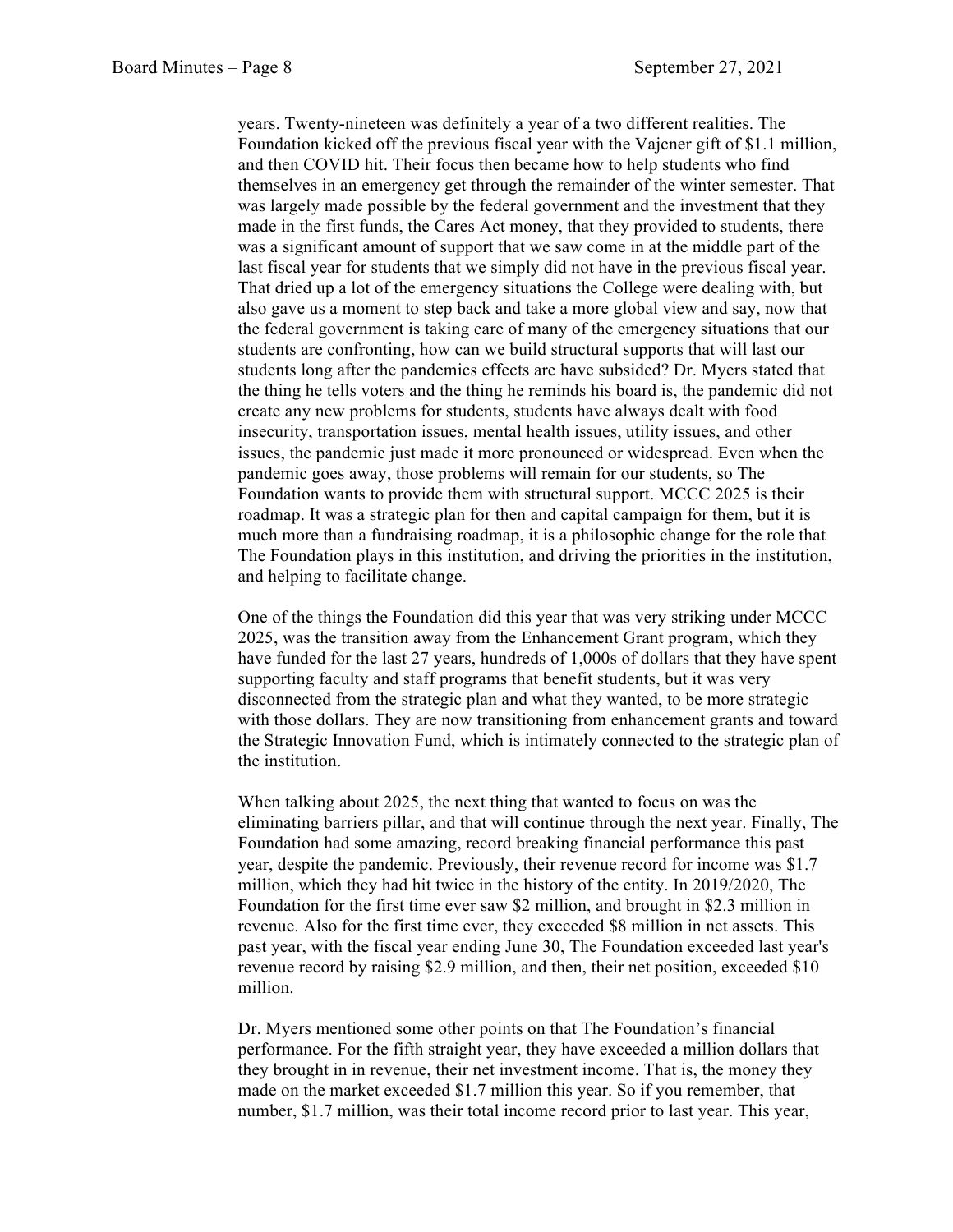they made that amount just in the market. That is a sign of a matured Foundation that has a significant amount of investment that is making money with its money, and then benefiting students and the institution. Prior to this year, The Foundation's record never exceeded \$500,000. Dr. Myers stated that he expects that to continue to grow. The Foundation board met with their investment managers last week, and they expected continued growth in the market for the next couple of years. In 2011, The Foundation's net assets were \$3.7 million. At the end of their audited period this year they were at \$10.6 million.

Dr. Myer went on to talk about where the Foundation's money is invested in their endowments. Of course, the scholarship endowment continues to be their largest investment or endowment at \$5.6 million. At the end of this fiscal year, the cultural enrichment endowment for the first time ever exceeded \$2 million in value. This year, The Foundation made significant investments in the Meyer Theater and closed out a two-year plan to improve the entire sound system. So when we kick off shows in the winter, the institution will have a whole new sound system to unveil for her patrons. Even though the College has not been able to hold its cultural enrichment events over the past year, sponsors continue to invest in that area.

The Title III Endowment, an endowment that was made from the Title III grant a few years ago, is almost up to \$600,000. This is a new endowment. This was a legacy gift The Foundation brought in this year after the passing of Bev Heck (\$280,000). This was an unrestricted gift that The Foundation board decided to designate because of the scope of the gift. Dr. Myers looks forward to sharing the details of this scholarship soon. Finally, we have the John D. Dingell endowment at \$44,000. The last one is a trend to keep an eye on as we are starting to create more programming endowments to benefit things like journalism. Criminal Justice is another good example of a program for which we are working on a program endowment. These are not scholarships for students, but rather funds that go to support programs. We'll be announcing another program endowment at the next board meeting and I look forward to sharing that with you all then.

As mentioned earlier, Dr. Myers noted that the campaign really presents for us not just a roadmap to financial gifts, but really was a strategic philosophical shift for The Foundation. There were four main areas that represented this strategy change. One, we want a greater strategic alignment with the college's strategic plan and that is why The Foundation created the Strategic Innovation Fund. They want MCCC's programs to be met with intentionality and purpose. Additionally, Dr. Myers said, if we're trying to help vulnerable students, we need to structure specific scholarships that benefit that population, what it is doing and who it is benefitting. Thirdly, we need to be sensitive to the challenges our most vulnerable students face. That is recognition that many of our tried and true ways of awarding scholarships also created barriers for our most vulnerable students. So working to strip some of those barriers away so students can access the aid that they need. And finally, shifting from reactive to proactive support. It is no longer acceptable for us to sit back and wait for students who really need help to seek us out we need go to those students. Dr. Myers acknowledged the participation and partnership of our faculty and staff, stating that in the tens years he has been with the college, he has never seen such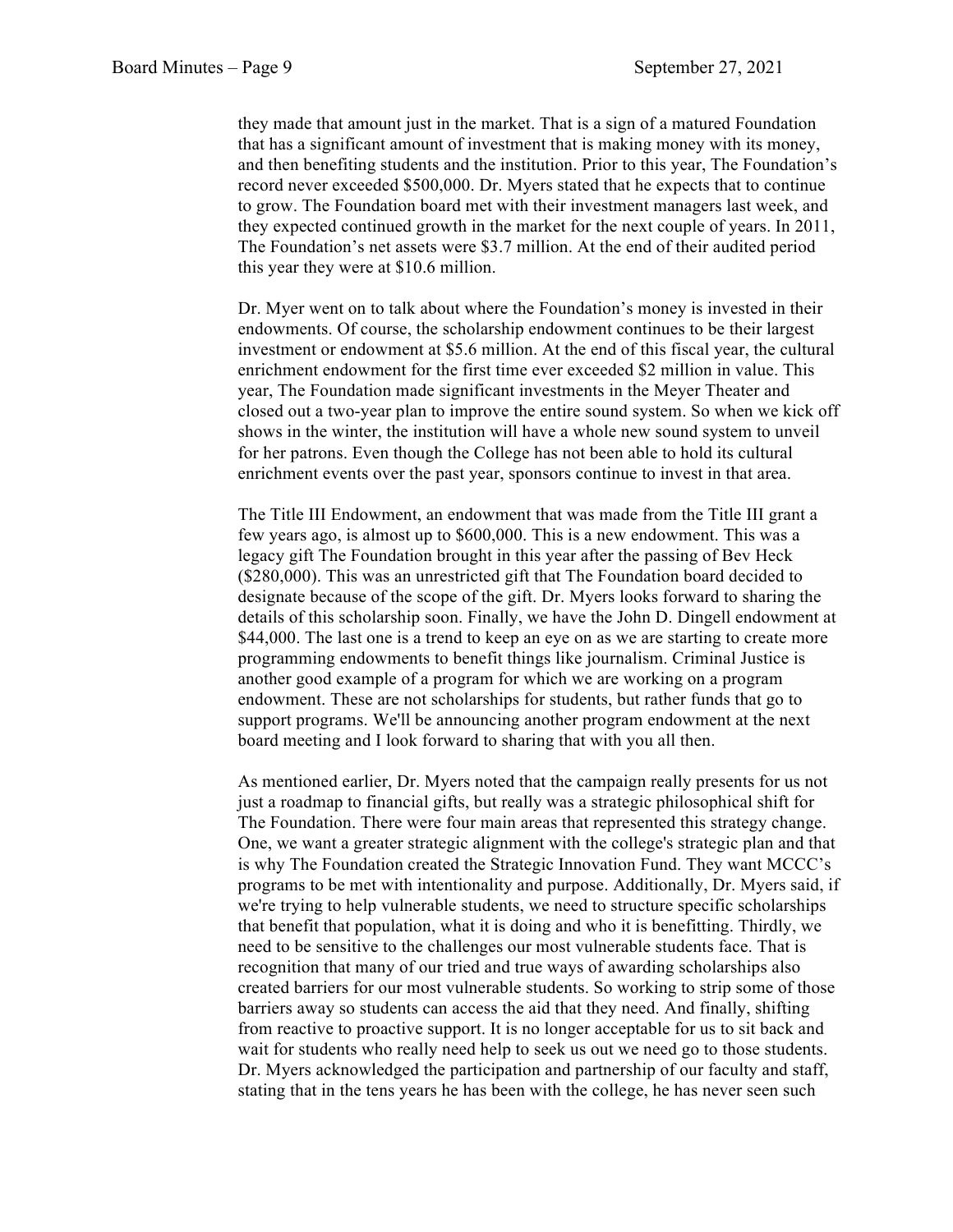cooperation and buy in from faculty and staff to refer students to The Foundation to try to help them, identify their needs, and keep them in class.

Dr. Myers reiterated that eliminating barriers has been The Foundation's focus since the pandemic began. Scholarships are wonderful, but one of the things we have to recognize is that there are a lot of barriers that our students face that are not related to scholarships and tuition and fees. Food insecurity is a real problem on MCCC's campus. Thirty one percent of our students have reported having low or very low food security. If a student is hungry, if they do not have heat in their house, if they have no childcare, if they're struggling with unemployment, it is very likely they will not succeed with in college. So we need to help them and reach out to them and see if we can provide more support rather than just simply yielding traditional financial aid. Dr. Myers is looking forward to the opening of the MCCC food pantry next month. Dr. Quartey will share more details with the Board in the coming weeks once a date is nailed down for that event, which looks like it might be just before Thanksgiving to help students with their Thanksgiving plans.

Dr. Myers commented that The Foundation did also participate in supporting mental health on campus by funding the Healthy Mind survey that will be conducted on campus soon to get a better idea of what mental health barriers are students are facing. There have been many more opportunities as well to provide emergency fund scholarships to students. He thanked Dr. Valerie Culler, Director of Financial Aid, and her staff for helping us to distribute that aid over time.

Dr. Myers noted that The Foundations had four new scholarship that became endowed last year, the Lakewood Machine Products co./Howard Morrin and Memorial Welding Scholarship, a traditional welding scholarship; and the last three, Johnson Estate, The Kurt and Renee Darrow, and the Victor and Bonnie Bellestri Family scholarships, all fund emergency scholarships. They are what we call a "pooled endowment fund. The revenues from those endowments do not fund individual scholarships, but feed a fund where we are able to then distribute it out for emergency needs to students.

Dr. Myers closed by thanking the Board, Dr. Quartey, and the entire staff at the college for their support and participation to make these programs possible. His presentation is a permanent part of the Board file and can be obtained from the President's office.

C. 4. b. (1) 14. The Board receive an update on the MCCA Board of Director's meeting held in Benton Harbor, Michigan on September  $30<sup>th</sup>$  through October  $1<sup>st</sup>$ .

> Trustee Thayer, gave an overview of the Fall MCCA Board of Directors meeting. The highlight of the fall meeting was a Zoom call from Quentin L. Messer, Jr., CEO of the Michigan Economic Development Corporation. Although he is new to his position, he will be a great asset to the MEDC. At the end of his talk, I commented on how much I enjoyed hearing his ideas. He said he would be glad to come to Monroe and visit our campus. You can view his presentation at www.mcca.org.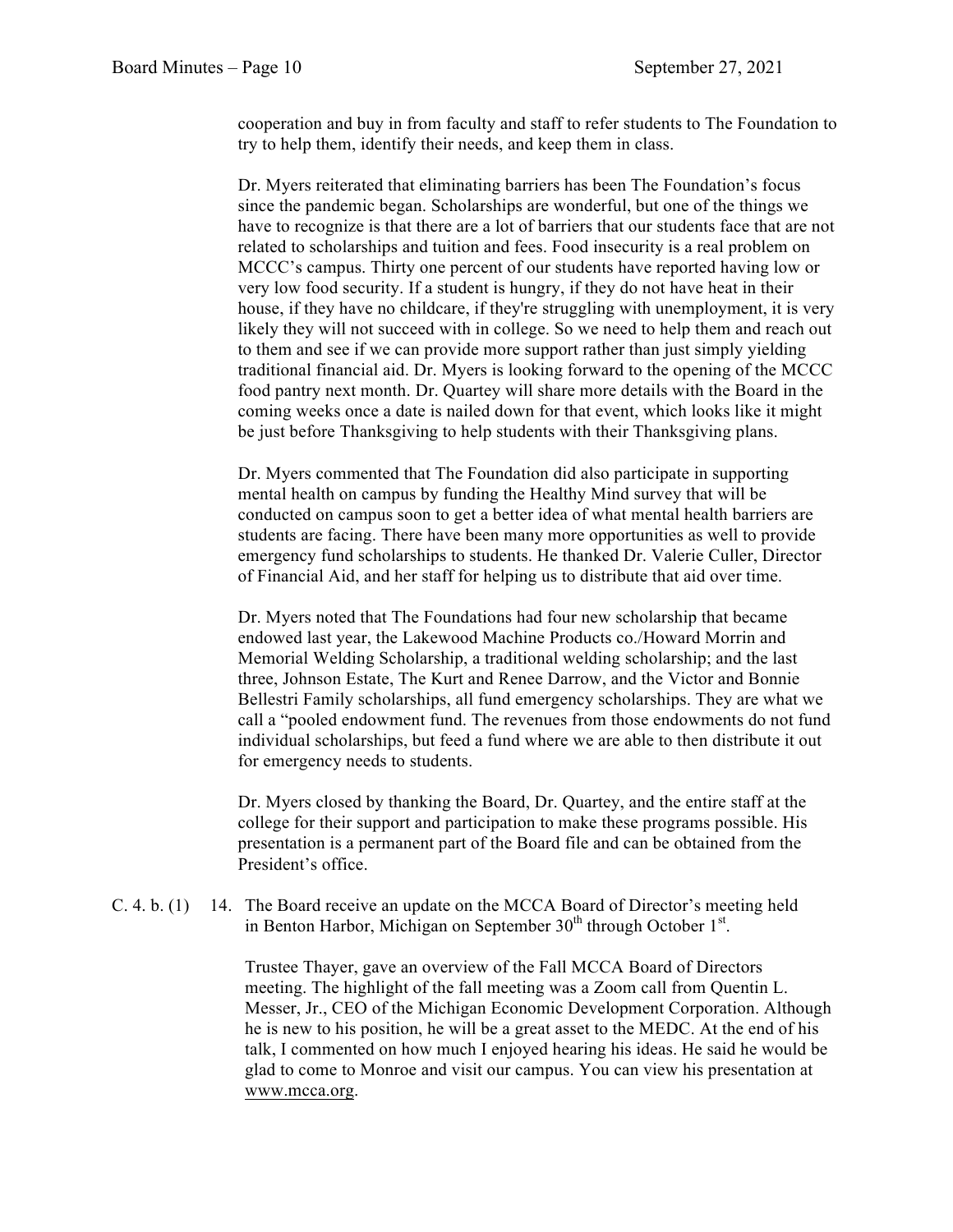A large amount of time was spent interviewing candidates to replace our current president, Mike Hansen. Mike has been exceptional advocate. The three candidates were Tom Davis, Brandy Johnson, and Dean McCurdy. Tom Davis is currently the Michigan Senate Budget Director. He would bring the same fiscal knowledge that Mike Hansen brought to MCCA. His extensive relationship with the senate would assist with negotiating with the legislature. Brandy Johnson spent the past 13 years of her professional career focused on higher education policy and has expertise on the core issues impacting community colleges and our students. Her presentation showcased her management style, board relationships, operation skills, and finance. Following Dean McCurdy's discussion the Board of Directors narrowed the candidate field down to Mr. Davis and Ms. Johnson. After much discussion, Brandy Johnson was selected to succeed Mr. Hansen. The MCCA Executive Committee is now preparing the documents for Ms. Johnson. The BOD also discussed the transition from the current Executive Committee structure to a new election process, which after much discussion, was approved.

C. 4. b. (2) 15. The Board received an overview of the 2021 ACCT Leadership Congress, held in San Diego on October 12 through 16.

> Trustee Thayer announced that her first meeting was the Board of Directors annual meeting. Board members present their area reports to the entire board and associates in attendance. Following the meeting, Ms. Thayer was able to meet with all 50 state Coordinators where she reported the challenges and accomplishments of Michigan community colleges. They also discussed Diversity, Equity, and Inclusion (DEI) improvements, and financial challenges.

> Ms. Thayer commented on what she considered the best sessions she attended." Stop, Drop and Enroll; Driving Enrollment and Persistence Using an Equity Lens," presented by Merrill Irving, Jr. President of Hennepin Technical College in Minnesota. This research project studied the reasons that students fail and drop out of college.

Lorain County Community College presented "Turning Disruption into Innovation." The key point was refreshing their strategic plan. The result was a new blueprint that affirms their commitment to equity and student success. Contact tagreen@lccc.edu for slides and information.

Trustee Thayer mentioned that the session that was the most intriguing was "Advancing Diversity, Equity and Inclusion through Entrepreneurial Education," presented by the San Diego Community College District. The presenters explored the benefits of entrepreneurial studies. Contact Susan Topham, Vice-Chancellor, for slides.

Most of the sessions are available at www.ACCT.org.

- C. 4. b. (3) 16. Chair Dowler noted the upcoming events.
- C. 4. b. (4) 17. *It was moved by Ms. Buchanan and supported by Ms. Lambrix that the meeting be adjourned.*